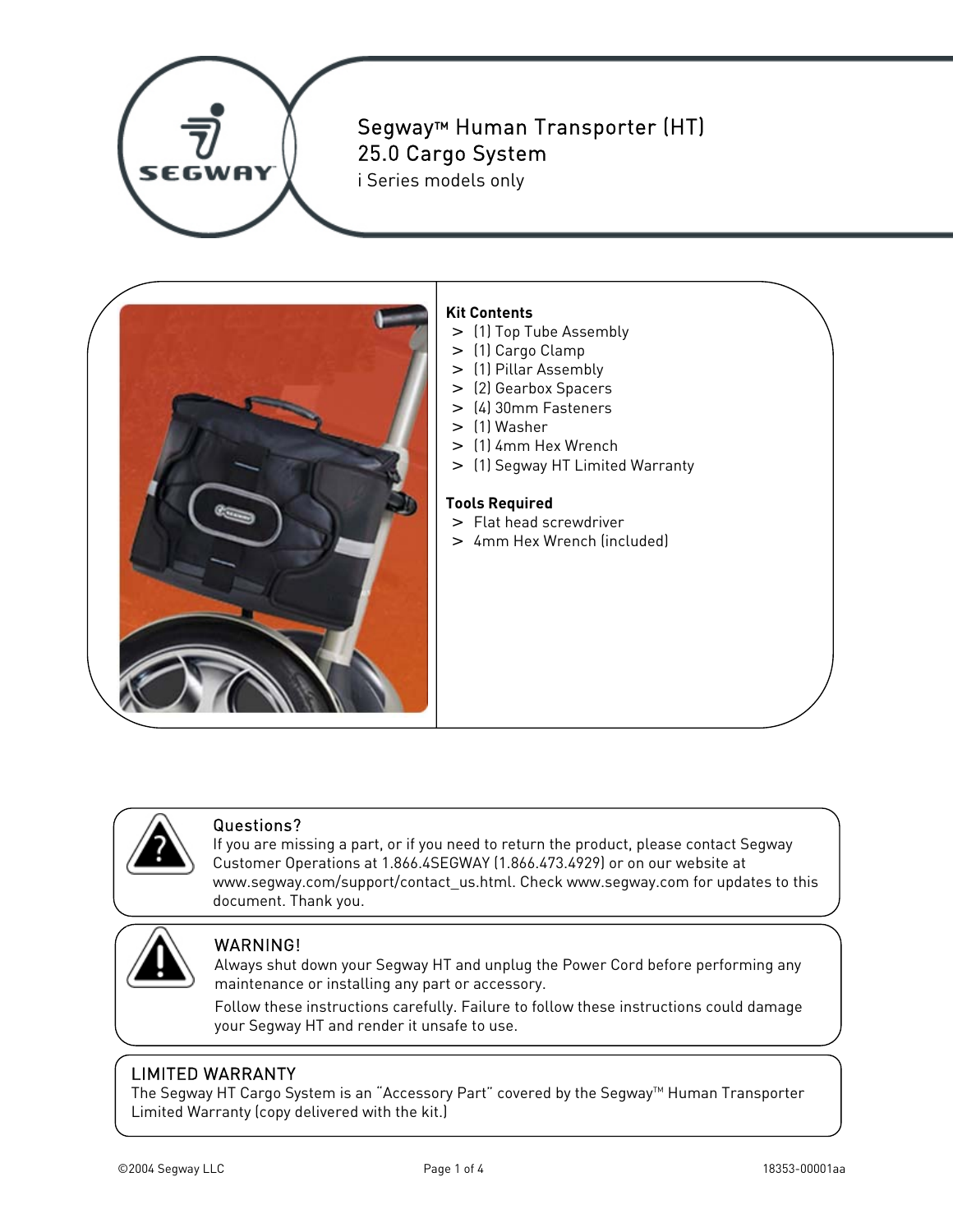## > Installing the 25.0 Cargo System

Step 1 Locate the Gearbox plugs on the right Gearbox with the Segway HT facing forward. Note: The right Gearbox is located near the Parking Stand. Pry out the two rear plugs using a Flathead Screwdriver.

#### Step 1





**Step 2** Insert two 30mm Fasteners into the holes at the bottom of the Pillar Assembly. Place one Gearbox spacer onto each fastener. The fasteners will align with the Gearbox plug locations from Step 1. Use the 4mm Hex Wrench to loosely tighten both fasteners.



Step 3 Using one 30mm Fastener, loosely attach the Top Tube Assembly to the Pillar Assembly using the 4mm Hex Wrench. The Top Tube Assembly attaches at the center hole. Be sure to position the Top Tube Assembly so it curves towards the Control Shaft of the HT. Note: The Threaded Tightening Knob should come close to touching the Control Shaft.

Step 3

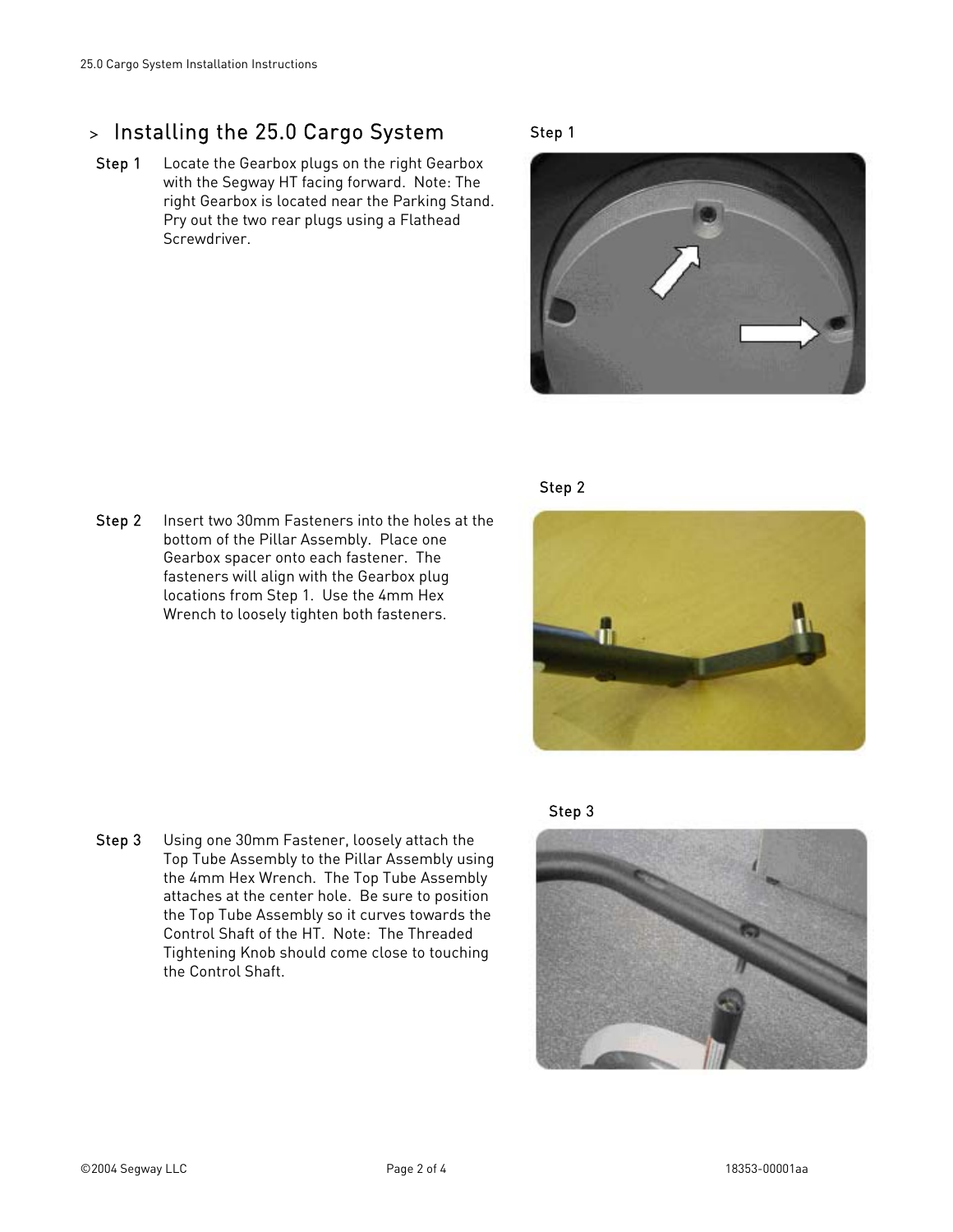Step 4 Spread the Cargo Clamp opening wide enough to wrap around the Control Shaft. The Cargo Clamp will snap into place when properly attached. Be sure that the threaded side of the Cargo Clamp meets up with the Tightening Knob on the Top Tube Assembly.









Step 5 Screw the Top Tube Assembly into the Cargo Clamp using the threaded Tightening Knob. You may need to adjust the height of the Cargo Clamp to meet the Top Tube Assembly.

Step 6 Once the Top Tube Assembly is affixed to the Cargo Clamp, use one 30mm Fastener and Washer and insert into the open side of the Cargo Clamp. Tighten using the 4mm Hex Wrench until the tips of the Cargo Clamp touche.

> Next, be sure that all fasteners are securely tightened: (1) Top Tube Assembly (2) Gearbox (1) Cargo Clamp

Step 6